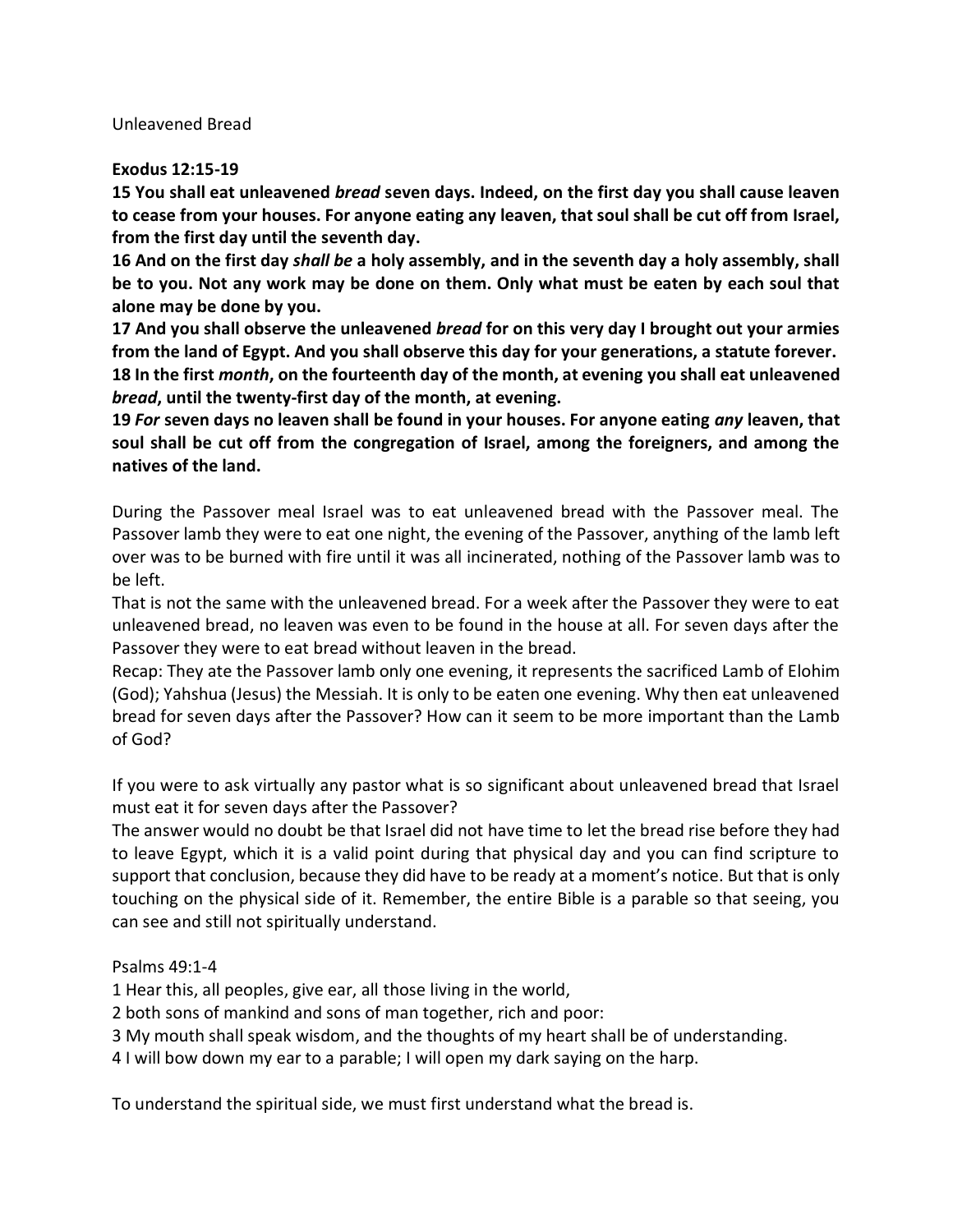We find in the gospel of John.

John 6:35

35 Yahshua said to them, "I AM the Bread of life; the one coming to Me will not at all hunger, and the one believing into Me will not thirst, never!

John 6:50-51

50 This is the Bread coming down out of Heaven that anyone may eat of it and not die.

51 I AM the Living Bread that came down from Heaven. If anyone eats of this Bread, he will live forever. And indeed, the bread which I will give is My flesh, which I will give for the life of the world."

We see from John that Yahshua (Jesus) is the bread, He is the true bread from heaven. We have the words of Yahshua (Jesus) recorded in the Bible, His words are life; eternal life for those who believe in Him. That does not mean for those who believe that there is an Elohim (God) or that there is a Yahshua (Jesus), or even that they are one and the same, because even the demons believe He is.

James 2:19

19 You believe that Elohim is One. You do well; even the demons believe and shudder.

The word believe goes deeper than believing He is or believing in Him in the same way a person believes He is. The belief in Yahshua (Jesus) is to know Him, to love with all your heart, all your soul, all your strength and all your mind. To eat of Yahshua (Jesus); the bread is to read the Word of Elohim (God), His gospel and doctrine, to make Him the most important one in your life.

This gives you a pretty good picture of the bread of Elohim (God) that we must eat. To understand about unleavened bread, I think it would first be helpful to see how the Bible describes leaven and see if it fits with what we are looking at. We will begin in the gospel of Matthew and see how Yahshua (Jesus) describes leaven.

Matthew 16:5-12

5 And His disciples coming to the other side, they forgot to take loaves.

6 And Yahshua said to them, "Watch and take heed from the leaven of the Pharisees and Sadducees."

7 And they reasoned among themselves, saying, "Because we did not take loaves."

8 And knowing, Yahshua said to them, "Why do you reason among yourselves because you took no loaves, little-faiths?

9 Do you not perceive nor recall the five loaves of the five thousand, and how many hand baskets you took up?

10 Nor the seven loaves of the four thousand, and how many lunch baskets you took up?

11 How do you not perceive that it was not about loaves that I said to you to take heed from the leaven of the Pharisees and Sadducees?"

12 Then they knew that He did not say to take heed from the leaven of bread, but from the doctrine of the Pharisees and Sadducees.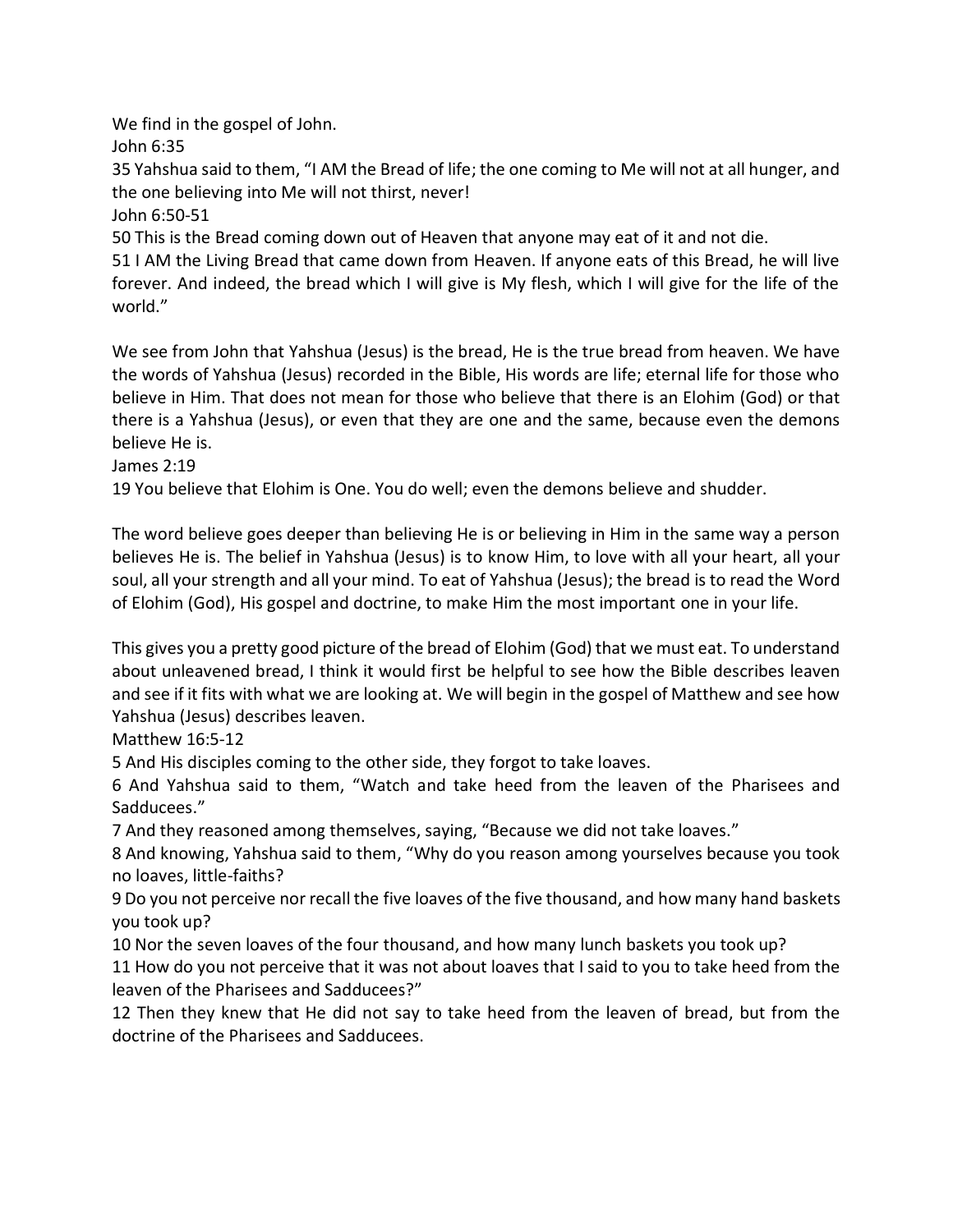Leaven is used spiritually by Yahshua (Jesus) to equate as wrong teaching or doctrine. After Malachi Elohim (God) has been silent toward Israel. There has not been a prophet to guide and teach Israel for four hundred years after Malachi.

Over the years, having only the scrolls to guide them the Jewish leaders incorporated into their beliefs false doctrines as Yahshua (Jesus) labeled leaven. The false doctrine would be added to the Word of Elohim (God) as one would add leaven to bread.

It only takes a little leaven to expand through the entire loaf of bread. This is what the Bible teaches will happen to the true gospel toward the end.

Matthew 13:33

33 He spoke another parable to them, "The kingdom of Heaven is compared to leaven, which taking, a woman hid in three measures of meal until the whole was leavened."

Also, (2 Thessalonians) describes the leaven working through the Word of Elohim (God).

2 Thessalonians 2:1-3

1 And, brothers, we entreat you, by the coming of our Master Yahshua Messiah, and of our gathering together to Him,

2 that you not let your mind be hastily excited or troubled, neither by word, nor by spirit, nor by prophecy of the spirit, nor by an epistle, supposedly coming from us, stating that the day of our Master is at hand.

3 Do not let anyone deceive you in any way, because that Day will not come unless first there comes a great defection from truth *(leaven)*, and the man of sin is revealed, the son of perdition,

It may start out meaningless; a little twisting of the truth, but like the snowball rolling in the snow; as it rolls it gets bigger by picking up more snow. There are certain things people want to believe and they will pick certain verses to have the Bible appear to show their point and soon there is a large defection from the truth. There are also things I have heard taught that people like to boast about as being scripturally true, but, are not even in the Bible, it has been taught to people in their denomination for so long it is now looked at as biblically true.

1 Corinthians 5:6-8

6 Your boasting is not good. Do you not know that a little leaven leavens all the lump?

7 Then clean out the old leaven so that you may be a new lump, just as you are unleavened. For our Passover is Messiah who was sacrificed for our sake.

8 Therefore, let us celebrate the feast, not with old leaven, nor with leaven of malice and of evil, but with unleavened bread of purity and holiness.

Therefore, Unleavened bread is so important that it is eaten for seven days straight. There is NO leaven to be added for the complete time until YAHWEH's (the LORD's) return.

A lot of this defective teaching comes because the church leaders don't know their Bible well and the denomination they attend provides literature as a teaching aid they will trust to be biblically accurate and the literature will be a main source for their learning in place of the Bible.

I remember back when I was first starting to preach, I had a full-time job, a family my wife and I were responsible for and the church family. I rarely had alone time to myself, I was always going